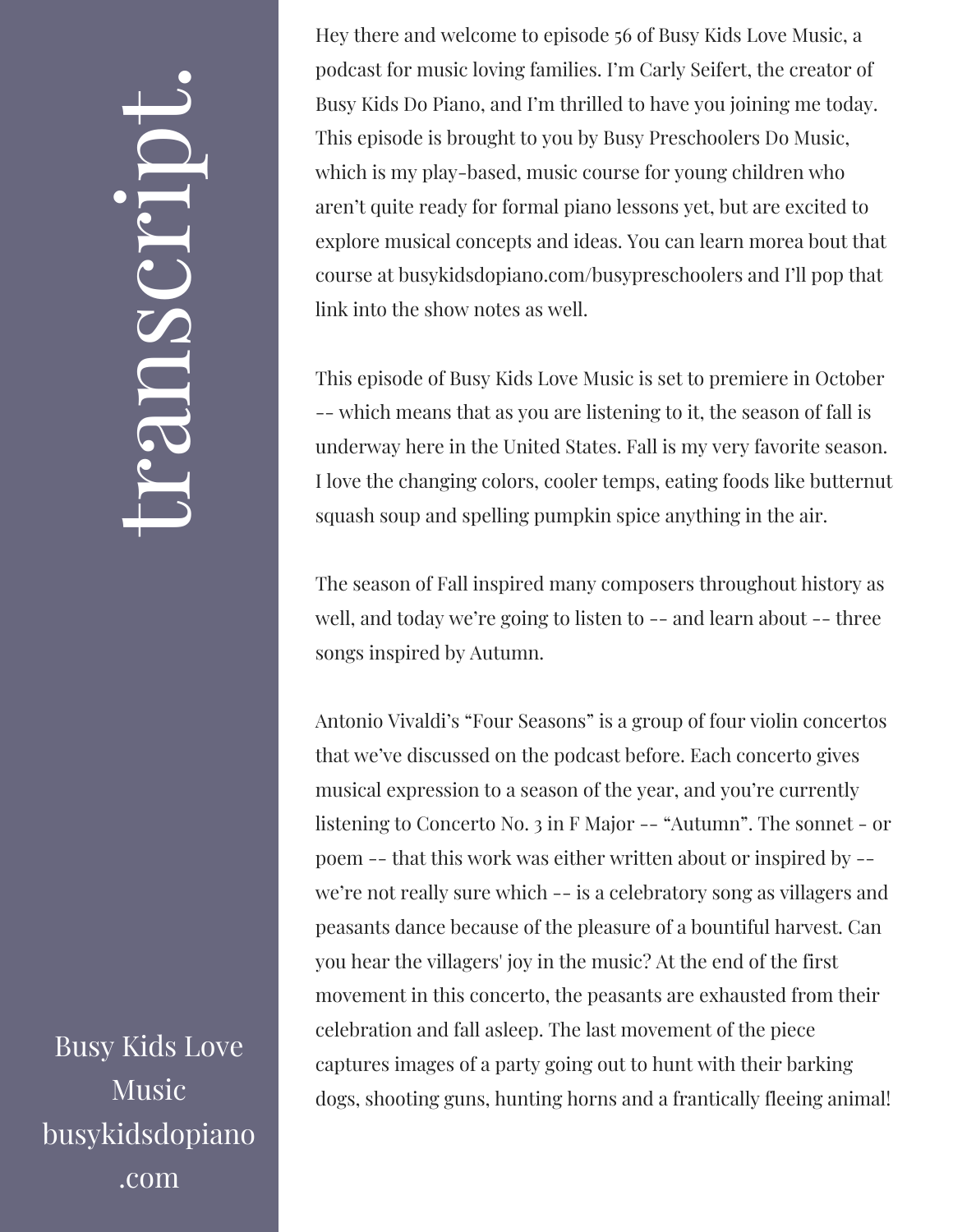## $\leftarrow$ ra<br>S n $\boldsymbol{C}$  $\bigcup$ r $\bullet$   $\overline{\phantom{1}}$  $\boxed{\phantom{1}}$  $\overline{\phantom{a}}$  $\bullet$

Busy Kids Love Music busykidsdopiano .com

Imogen Holst was a British composer and music educator and daughter of a famous composer Gustav Holst. Later in her life she would write about her father's life and conduct recordings and compilations of her father's music. Initially, Holst wanted to be a pianist or dancer, but was unable to pursue these dreams due to health reasons. The piece you're listening to now is called "The Fall of the Leaf" and was written in 1963 for an old friend of hers. It consists of three short studies for solo cello on a tune from the 16th century. What are some words that you would use to describe the mood of Holst's piece? How does it differ from the mood of Vivaldi's autumn-themed piece?

The final fall-piece that we're going to listen to in this episode is a piano composition written by a composer we've discussed quite a bit here on the Busy Kids Love Music podcast -- Tchaikovsky. Just as Vivaldi did before him, Tchaikovsky wrote a collection of music inspired by the seasons. This collection is a set of 12 character pieces. Character pieces are simply compositions that are expressive of an idea, and in this case, each piece was expressive of a different month of the year in his home country of Russia. The piece you're listening to now is the 10th piece that was written for the month of October, called "Autumn Song". The Seasons was commissioned by a magazine, and each month during the year of 1876, readers of the magazine were treated to a new composition by Tchaikovsky. The compositions would appear with a short epigraph that the publisher -- not Tchaikovsky -- chose. For October's piece, the epigraph that appeared said this:

Autumn, our poor garden is all falling down, the yellowed leaves are flying in the wind.

Do you think these words were well-chosen for this piece of music?

If you head over to my show notes at busykidsdopiano.com/podcast/56, you'll find there this episode's transcript as well as a link to a curated playlist on